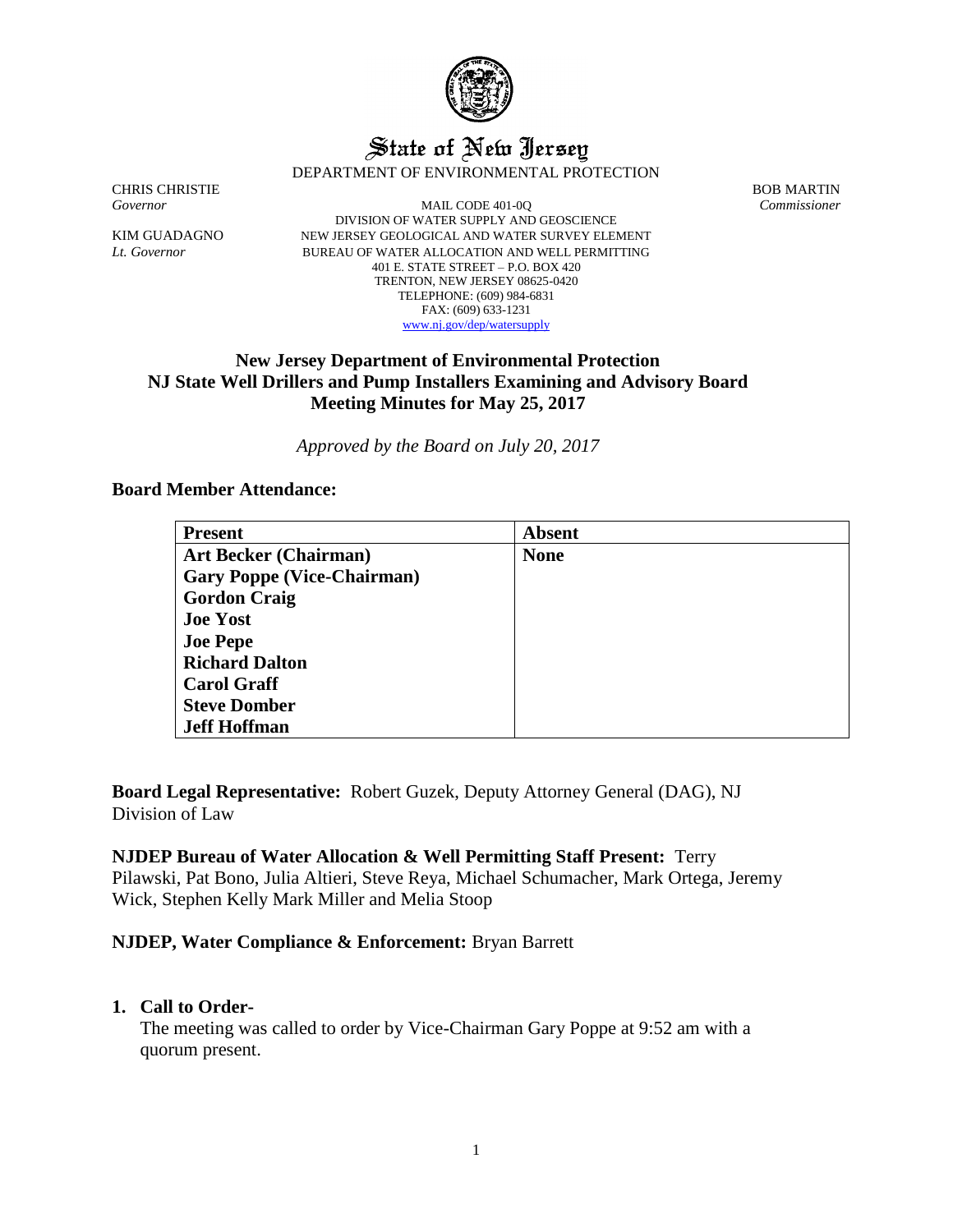## **2. Introductions-**

Mark Miller was introduced as a new member Bureau of the Water Allocation and Well Permitting. He has worked for the Department for many years in various capacities and will be working in the Water Allocation permitting groups.

**3. Review and Certification of the Minutes for the March 16, 2017 Meeting –**A

motion to approve the March 16, 2017 meeting minutes with this change was made by R. Dalton, seconded by J. Yost and approved by all, except for G. Craig and J. Pepe, who abstained. Later in the meeting, Robert Guzek, the legal advisor to the Board, suggested that the open session minutes be revised to note the specific reason(s) for which the Board entered closed session at the March meeting. The minutes will be revised accordingly for Board members to review at the July meeting.

- **4. Review and Certification of the Minutes for the April 27, 2017 Conference Call-**A motion to approve the April 27, 2017 minutes for the conference where the April  $4<sup>th</sup>$  exam scores was certified by the Board was made by C. Graff, seconded by G. Craig, and approved by all, except for J. Pepe, who abstained.
- **5. Review and Certification of the Closed Session Executive Minutes for the March 16, 2017 Meeting -** Consistent with Item 3 above, R. Guzek, DAG, requested that the closed (executive) session minutes be changed to reflect the rationale as to why the Board moved to enter closed session. J. Yost motioned to approve the minutes with this revision. The motion was seconded by C. Graff and approved by all, except for G. Craig and J. Pepe, who abstained.

## **6. Review and Certification of Well Driller and Exam Applicants for the June 7, 2017 Master, Journeyman, Journeyman B, Monitoring Well Driller, Soil Borer and Pump Installer License Categories –**

**Master**– There were no applicants for the June 7, 2017 Master Well Driller Exam. **Journeyman-** A motion to approve three (3) listed license exam applicants was made by G. Craig, seconded by J. Hoffman and approved unanimously.

**Journeyman B-** A motion to approve two (2) listed license exam applicants was made by J. Yost, seconded by R. Dalton and approved by all, except for G. Craig, who abstained.

**Monitoring–** A motion to approve fourteen (14) listed license exam applicants was made by Gary Poppe, seconded by Gordon Craig and approved unanimously.

**Soil Borer**– A motion to approve two (2) listed license exam applicants was made by Gary Poppe, seconded by Steve Domber and approved unanimously.

**Pump Installer** – One of the listed applicants was homeschooled and was thus not in possession of a traditional High School Diploma or GED, a requirement prescribed by well rules in N.J.A.C. 7:9D. Instead, the applicant provided a diploma that was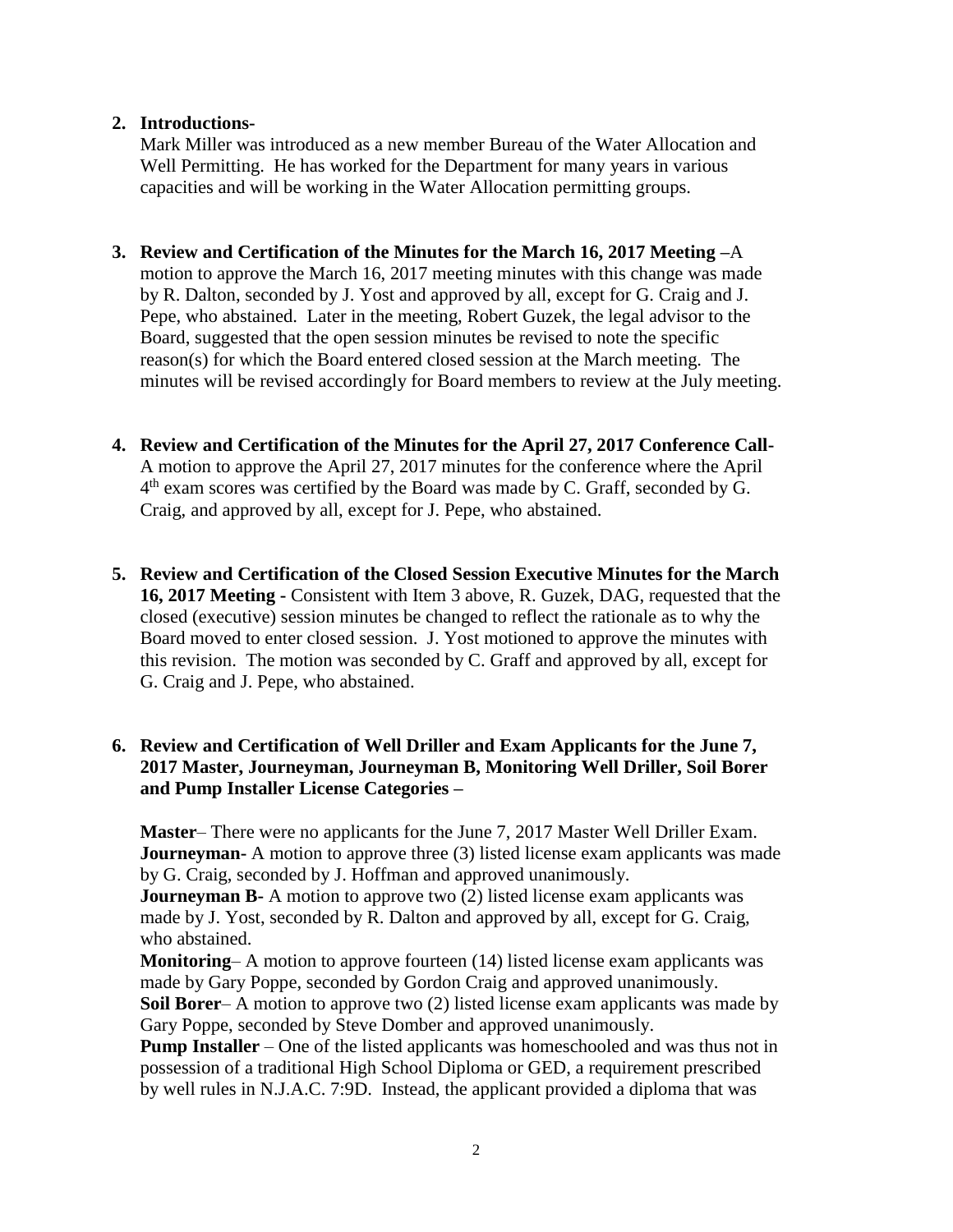generated by the homeschooling parent. Staff had checked with the NJ Department of Education website for clarification on the validity of the home-generated diploma but found none. The applicant does meet the experience requirement to sit for the exam. Suggestions were made as to how to proceed with determining the qualifications for home schooled students in general. Additional time will be necessary for Department staff and the Board DAG to determine whether or not the applicant's diploma is found to be equivalent to possessing "a high school diploma or G.E.D." as stipulated in the regulations.

**A motion to approve two of the three (3) listed license exam applicants was made by G. Poppe, seconded by J. Yost, and approved unanimously. The Board will be updated on additional findings related to the third applicant at the next regularly scheduled meeting.**

### **7. 2017 Board Meetings and Conference Call Dates-**

Board members were reminded that 2017 meetings are scheduled for the following dates:

- July 20, September 21 and November 21
- A conference call will be held on October 26, 2017 to review/approve the October Exam scores.

### **8. Discussion on the USGS Private Well Consortium-**

A. Becker provided an update on the second USGS Private Well Consortium meeting, which was held on April 20, 2017. (A. Becker was not able to attend the Department's initial meeting for the Private Well Consortium held on May 10, 2016.) He said that representatives from the NJ Geologic and Water Survey as well as the Bureau of Safe Drinking Water made informative presentations on drinking water quality issues. He noted that 46 individuals were in attendance, representing approximately 30 different organizations. Those present included well drillers, plumbers and regulatory officials. One of the issues of concern is the need to have knowledgeable professionals evaluate and determine what types of water treatment equipment is effective in removing contaminants from potable water systems. The Department is working to put together a task force to evaluate the feasibility of licensing individuals who install water treatment equipment for residential water systems. As has been discussed at previous meetings, this issue also touches upon the licensing jurisdiction issue of NJ Department of Community Affairs (NJDCA) licensed master plumbers and NJDEP licensed well drillers/pump installers. A. Becker has volunteered to participate on the task force and will keep the Board and Department apprised of any updates regarding any proposed new licenses as the task force has progresses on this issue.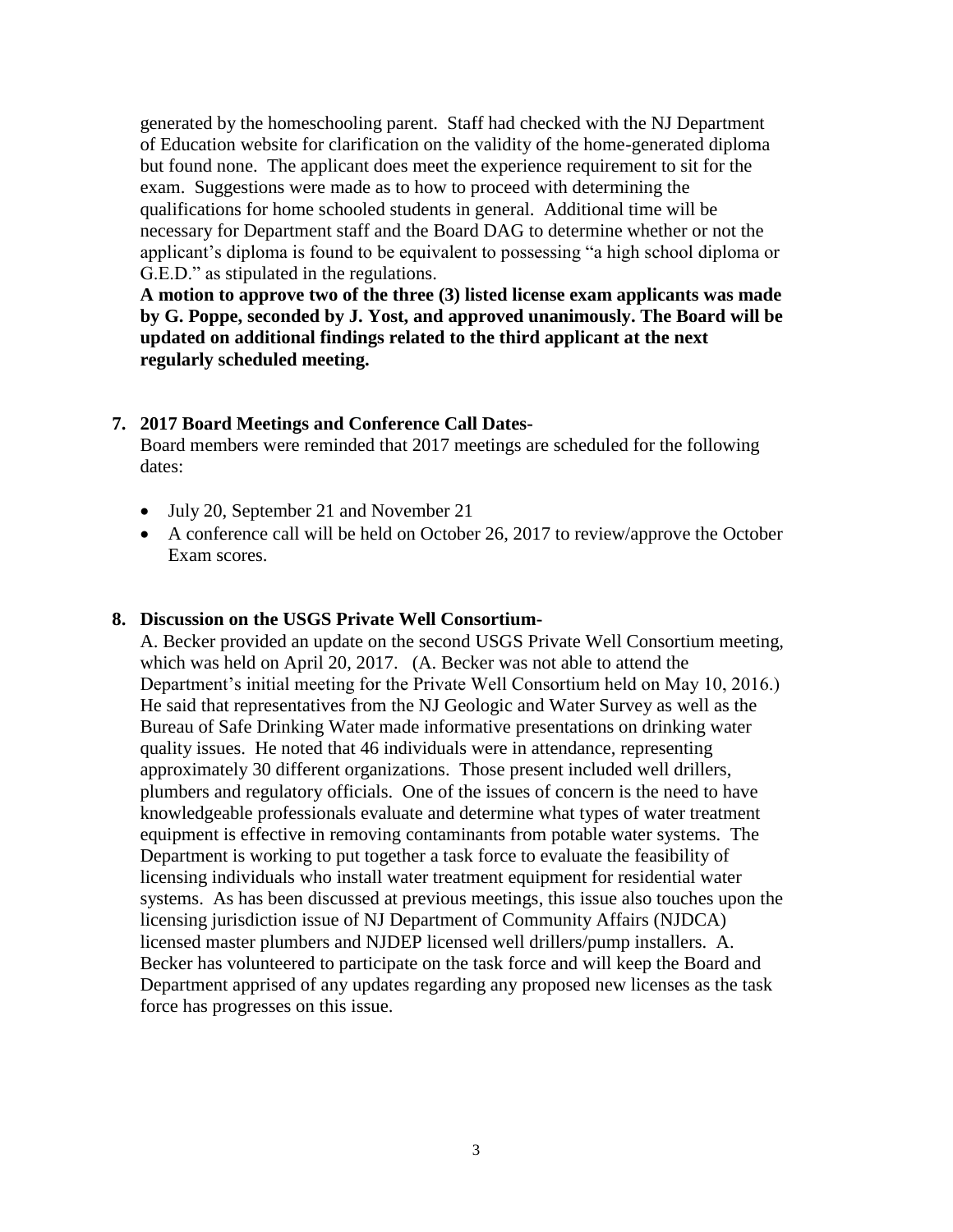**9. Update on the Board Request to Witness a Field Pilot Demonstration for Re-Commissioning of Unpermitted Geothermal Wells-**

On May 19, 2017 the Department entered into an Administrative Consent Order (ACO) with the party responsible for installing 80 geothermal wells in violation of N.J.A.C. 7:9D. The ACO requires the responsible party to pay penalties for the violations of these rules as well as develop

and implement a compliance plan, which is acceptable to the Department, to recommission or decommission the wells. As a result of a discussion on this case at the March 16, 2017, Board members strongly recommended that the Department hire an independent NJ licensed driller of the proper class with expertise in the drilling and installation of closed loop geothermal wells to be present on site for the pilot demonstration (for the recommissioning/decommissioning of the wells). Further, the motion stated that if the Department is not able to hire such an expert, that one licensed Board member with specific experience in geothermal drilling be present on site for the pilot demonstration to assist the Department with interpreting and evaluating the effectiveness of the rehabilitation and re-installation of the wells. T. Pilawski discussed how language in the signed ACO may potentially allow for Board members to be present onsite to assist the Department in evaluating the attempts to recommission the wells. Several Board members requested a copy of the pilot plan proposal once submitted to the Department for review. T. Pilawski will check with the Department's legal counsel and see if it is permissible to share the document at this stage, as there is not yet an agreed upon pilot plan.

#### **10. Multi-Level Monitoring Well Systems-**

Board members reviewed an April 14, 2017 letter from Carl Keller of Flexible Liner Underground Technologies, LLC (FLUTe), in which Mr. Keller questions the effectiveness of using certain other types of multi-level well systems to delineate and monitor contamination in groundwater. FLUTe technology allows a single borehole (well) to function as a multiport vertical sampling system and he maintains that his system provides a better seal vertical and, consequently, prevents vertical migration of contamination. Mr. Keller asserts that one system in particular does not properly seal off and isolate the different sampling zones, allowing contaminants to vertically migrate throughout the borehole. He noted that isolating sampling areas to discrete intervals is the intent of the regulatory requirement and that no monitoring well may contain more than 25 ft. of open borehole. After thorough review of Mr. Keller's letter, the Board found that he did raise some valid points and there might be instances in which the use of certain products would not be appropriate. Board members, however, also determined that none of the manufacturer designs, for any of the multi-level systems, of which there are several in addition to FLUTe, are appropriate for installation at all sites. Specifically, geologic formation, static water level, and contaminant type(s) among other things present in any given environment may favor one design over another. Members felt that no one specific manufactured system is appropriate for all sites. Similarly, they did not believe the Department should effectively ban any one particular manufactured product based on the fact it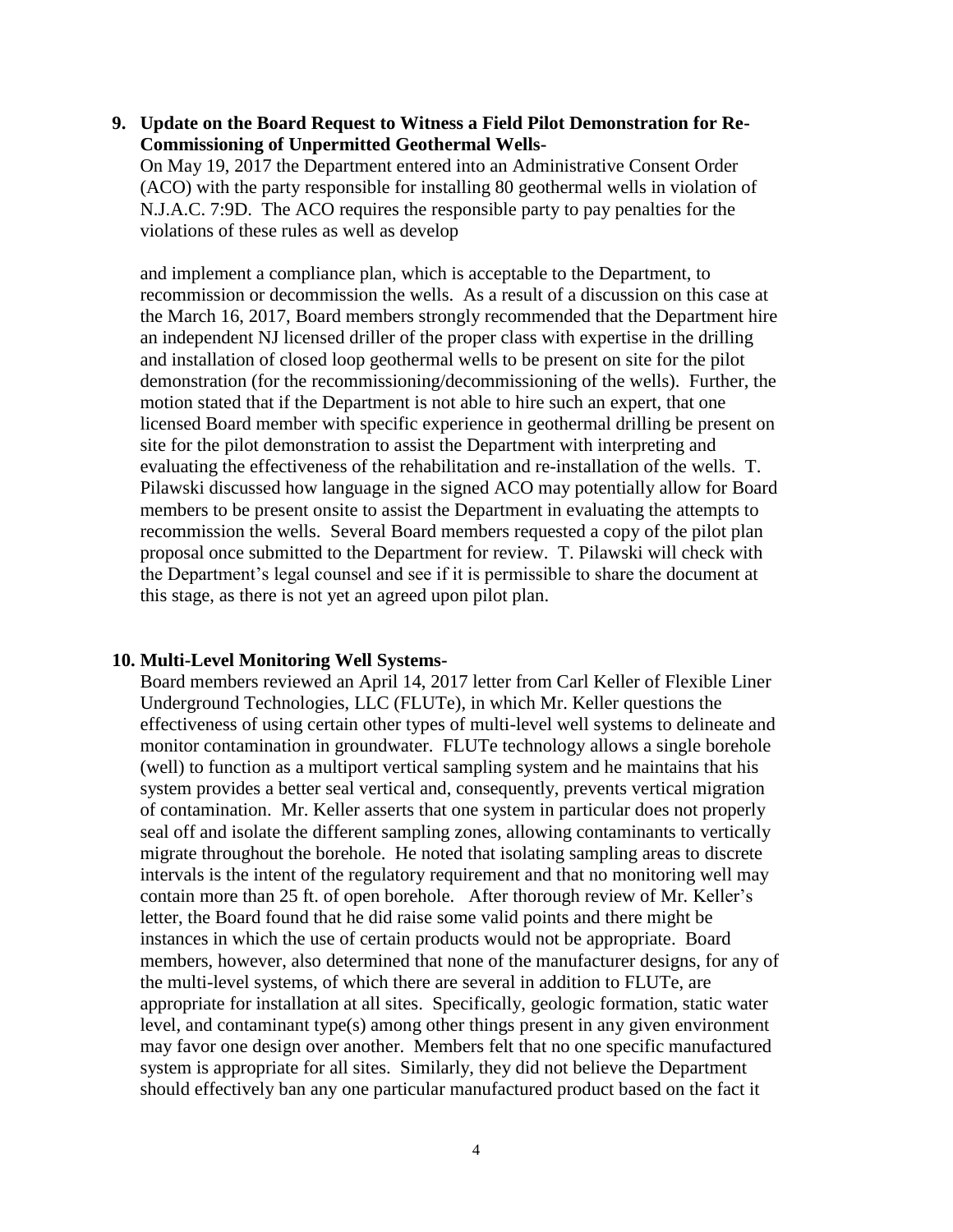would not work in all instances. These systems are currently installed on a case-bycase basis via a deviation request that is submitted along with the well permit application and reviewed by Department staff prior to issuing a well permit. P. Bono will draft a letter to this effect.

### **11. GeoPro Power TEX Geothermal Grout-**

S. Reya presented a summary of a recent approval request by GeoPro for their Power TEC geothermal grout product which included independent lab permeability testing. Review of the supplied documentation by Board members raised some questions about the testing procedure that was used by the independent certified laboratory. G. Craig volunteered to look into this issue and will notify R. Dalton and S. Reya of his findings. If the questions are answered to the satisfaction of the Board, GeoPro staff will be notified that they may proceed with the required

field demonstration to show that the product can be mixed in accordance with the manufacturer-provided specifications and placed in a geothermal borehole with conventional grouting equipment.

Note: J. Pepe left the meeting at this point (12:12 pm) for another engagement.

### **12. Drought Update by Steve Domber-**

An update on hydrologic conditions across the state that utilized multiple graphs to visualize precipitation trends between January 2015 and March, 2017 was presented by S. Domber. He noted that Hunterdon and Somerset counties have not lifted the Drought Watch. Further, two extremely important reservoirs, Spruce Run and Round Valley, are currently only up to approximately 80% capacity.

#### **13. Installing Liners in Public Community Supply Wells-**

M. Schumacher sought guidance from Board members regarding the pros and cons of installing liners in public community supply wells. He has recently reviewed several proposed liner installations that he believes will complicate proper well decommissioning when the well is ultimately taken out of service. J. Yost, who has installed, a number of these over the years said that in many instances they are very effective and are a timely way to repair a well that saves a municipality from significant downtime. This is particularly important for shore communities where there is little time to address the problem during the summer season when demand is high. The fact that the installation of the liner is essentially a "Band Aid" or temporary fix was also discussed. Liners installations are a way for water systems to temporarily repair a well at a much lower cost, but it does not fix the initial problem and it may only work for a relatively short time. The added costs associated with decommissioning the well must still be addressed when the well is taken out of service. J. Yost pointed out that it is important to know the reason for the liner as there are major differences in installing a liner to rectify a well that is pumping sand due to a screen failure vs. one being installed due to a failed casing. In instances of a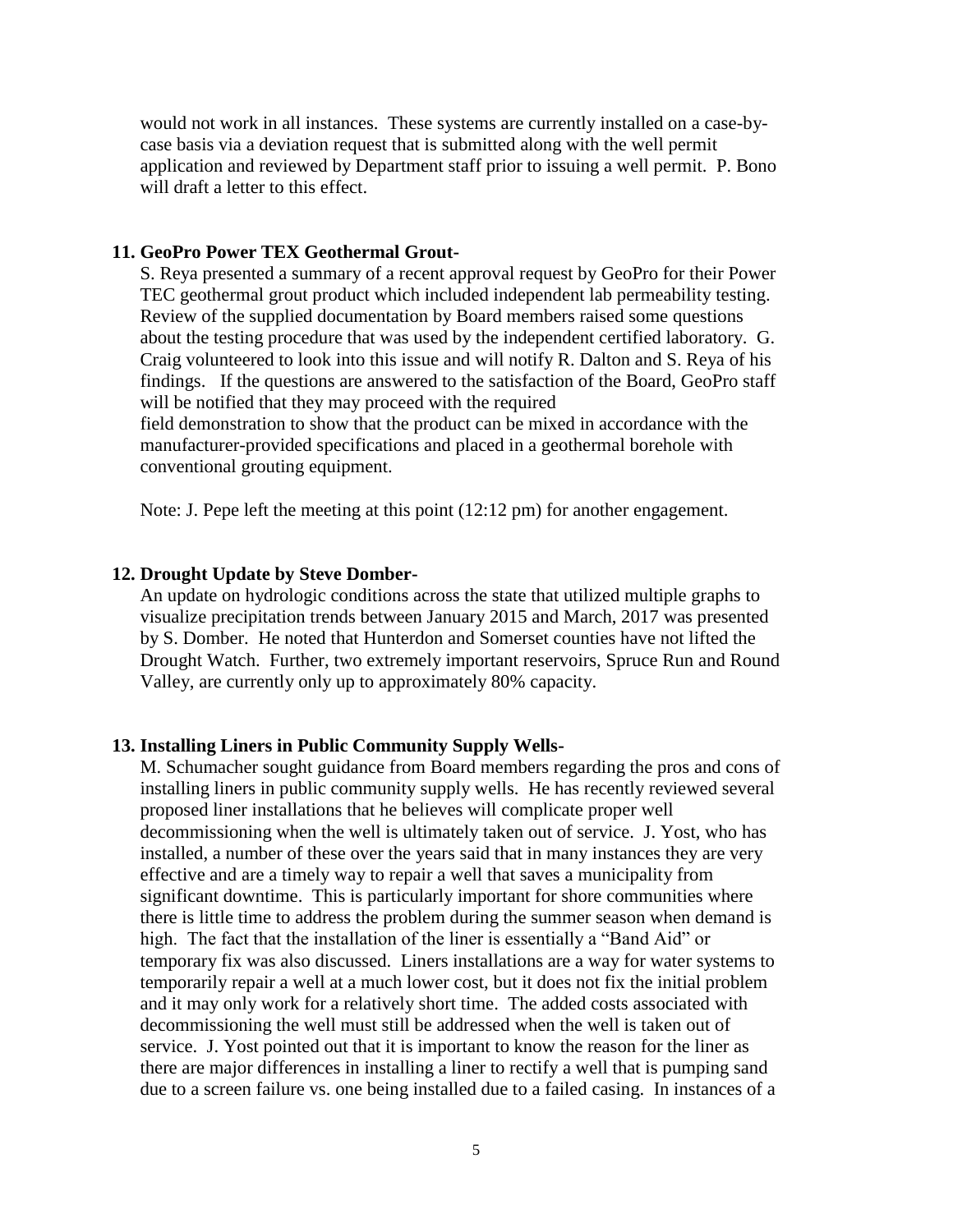failed casing, being able to grout the liner in place would be of crucial importance. Essentially no broad policy recommendations could be made; liners are believed to be appropriate in some instances and not in others. Therefore, each request will need to be reviewed on a case by case basis.

### **14. Update on Well Rules-**

T. Pilawski noted that the draft revisions to the well rules, N.J.A.C. 7:9D, are currently under review in the Governor's office. A. Becker said that he attended a meeting at the Governor's Office on Wednesday, March 22, 2017 along with Denis Crayon and John Robbins, who will all be representing the New Jersey Ground Water Association (NJGWA). They will be inquiring as to the status of the rule proposal review.

### **15. Summary of Well Permitting Program's enforcement and field activities over the past seven weeks** presented by J. Altieri

**A) Field Inspections-** Well Permitting Section staff performed fifteen field inspections during the past seven weeks, which over twice as many as usual in the same time period. Most of the field inspections are a response to complaints regarding improper well construction and failures

to obtain a well permit prior to starting a well. Staff supervised the drilling out of one domestic well that was constructed before the well driller acquired an approved permit from the Bureau. In two cases, the local health department notified the DEP as a result of receiving water tests for unpermitted well.

**B) Partial settlement of well drilling violations-** As part of resolving a recent Administrative Order and Notice of Civil Administrative Penalty Assessment (AONOCAPA), Bureau staff witnessed the total removal (drilling out) of an improperly grouted 65 ft. deep irrigation well in Ocean County that was ordered sealed by the Department. Full payment of the penalties owed as part of the penalty to the Department are to be concluded by October of 2017. The driller and company have been fully cooperative in resolving this issue.

**C) Additional Field Inspections and Training Activities-** Staff spot checked several new properly permitted and constructed test, public, irrigation and monitor well construction around the State and had arranged for field demonstrations for new Bureau and Division staff the opportunity to observe well drilling activities conducted by a New Jersey Master well driller. Staff conducted field inspections to determine the presence of illegally constructed wells and to confirm proper construction.

### **16. Well Permitting Program Updates-**

On May 19th Robbins Water Service performed a training event for the Department's Water Supply and Compliance & Enforcement staff, along with multiple county health departments. At this field event attendees were able to see the drilling of a borehole, setting of the casing/screen, gravel packing and grouting as well as the installation of the submersible well pump and pressure tank installation. P. Bono